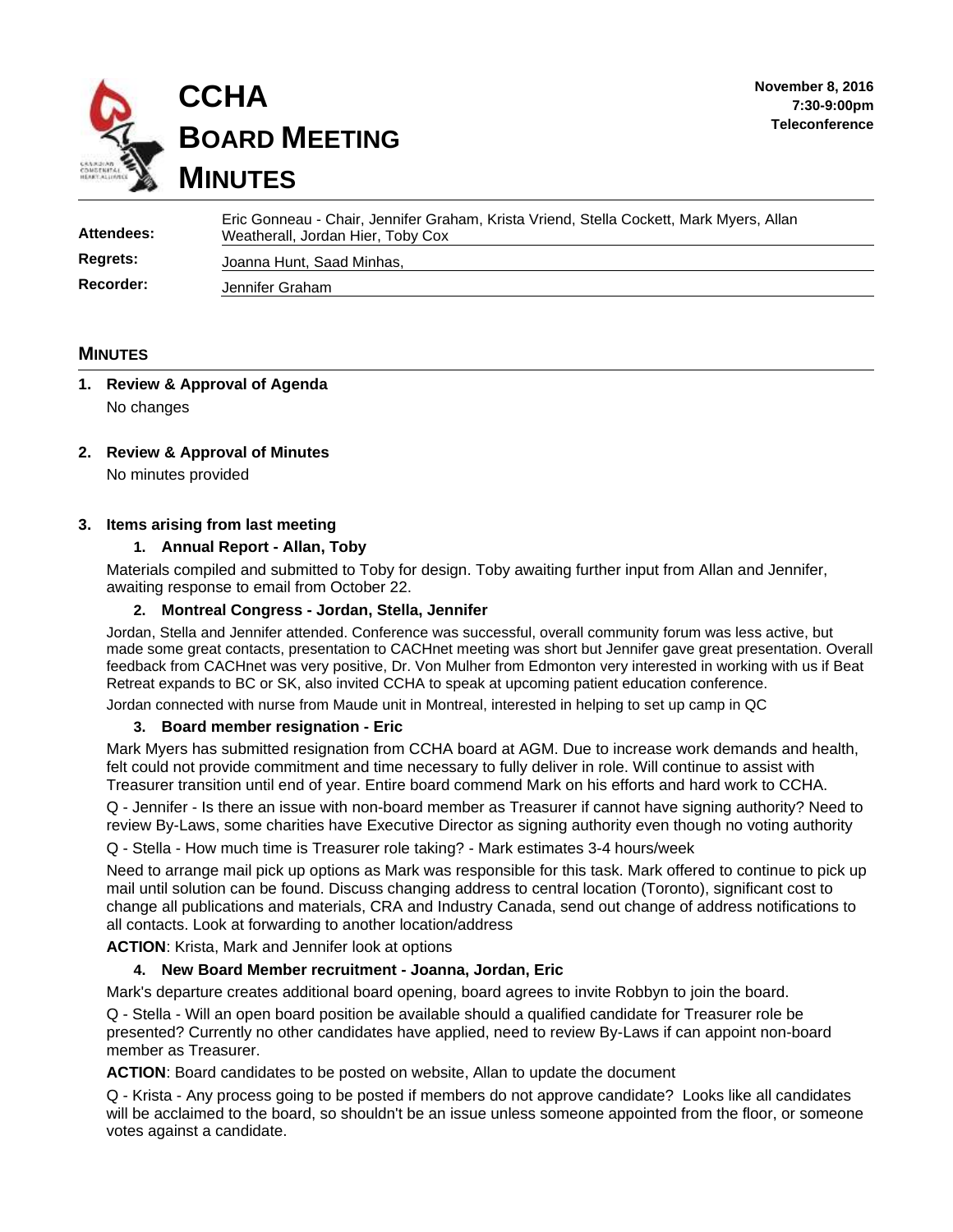Q - Jennifer - Does sufficient notice needed to be given to members for an vacant board position? With Mark's resignation, can we now appoint the 3rd candidate to the board?

Q - Stella - Can someone be appointed from the floor with a seconder at the AGM? Eric will review By-Laws to determine whether a nomination of a candidate can be made at the AGM.

### **5. Creation of new born screening letter - Joanna, Stella**

Dr. Kenny Wong presented screening protocol at CCC, gave Stella presentation and research documents. Stella has presented to group of nurses and provide to head of paediatrics in Kamloops. Post recommended algorithm and summary page on CCHA website. Discuss that PAB need to draft a letter of support, necessary if presenting a Health **Ministry** 

**ACTION**: Stella to compile package for posting onto website

### **6. Audited Financial Statements - Mark**

Mark sent draft Audited Financial Statements for last meeting. Were reviewed by Board and approved last meeting. Q - Jennifer - Do we have the signed final documents? That is still outstanding.

Q - Krista - Does any specific board member need to sign? No, typically President and Treasurer

## **7. Creation of Budget - Mark**

2016 Budget still in progress. Look at creating for 2017.

Q - Mark - Is budget required for each year? Not required in By-Laws, some funding applications require them, unlikely to apply for anything before the end of year. Accountants do prefer them in order to compare Actuals to Budget.

**ACTION**: Mark to follow up with Accountant if 2016 budget required.

## **8. Letter to Provincial Health Ministries - Allan**

Outstanding. Awaiting draft from Joanna

### **9. Chapter guidelines - Krista**

In progress. Hope to have draft version ready for AGM to review and then approve at December board meeting.

### **10. Updating Membership Lists**

Nothing to report.

Q - Stella - look at assigned new board member Membership portfolio. Will discuss at next board meeting.

## **11. OSRCF Legal agreement review and signing - Saad, Joanna and Jennifer**

Joanna provided feedback on contract - no issues. Did not receive any other feedback. Pat also sent email looking for feedback. No response by deadline, therefore has been submitted to CHEO contracts for review and approval.

### **12. AGM location and set up - Eric**

AGM scheduled for November 29, 2016 at 7pm EST at Sick Kids Peter Gilligan Research and Learning site, 686 Bay street in Toronto, 3rd floor media room. Jennifer to update Agenda and Proxy, Allan to update Director candidate bios. Allan will also draft Powerpoint presentation. Officers - President, VP, Secretary and Treasurer terms expire (typically 2 years). To be voted on by board members after AGM. Eric looking at whether can continue on as President with increasing workload as CCHA grows and job/family commitments - looking at if more beneficial to stay on for remaining year of term as advisory capacity for new President.

Q - Krista - ask that Eric notify the board if decision made prior to December meeting to step down from President role so board.

Q - Mark - inquire whether could operate with 2 co-Presidents to lighten load. Consensus that would be good option if 2 individuals work together. Look at whether feasible in By-Laws or just operate this way

## **13. Year End Donor Appeal letters - Allan**

Draft completed and edited. Ready to be mailed out. Expected to sent November 15th. Also to be sent to board members to send out to 3-4 contacts.

### **14. Research Disability Grants/Programs - Jordan, Allan and Jennifer**

In progress. Jordan completed his research, Allan received some responses. Jennifer to compile for posting on website.

## **15. Partnering with CHEO Cardiac Kids LIFFE project**

Application to CIHR submitted beginning of October. Design physical activity toolkit for children - checklist to activities can and cannot do based on CHD condition, reviewed with Dr. Toolkit can be taken to teachers, coaches etc. 2 year project, \$500,000 budget.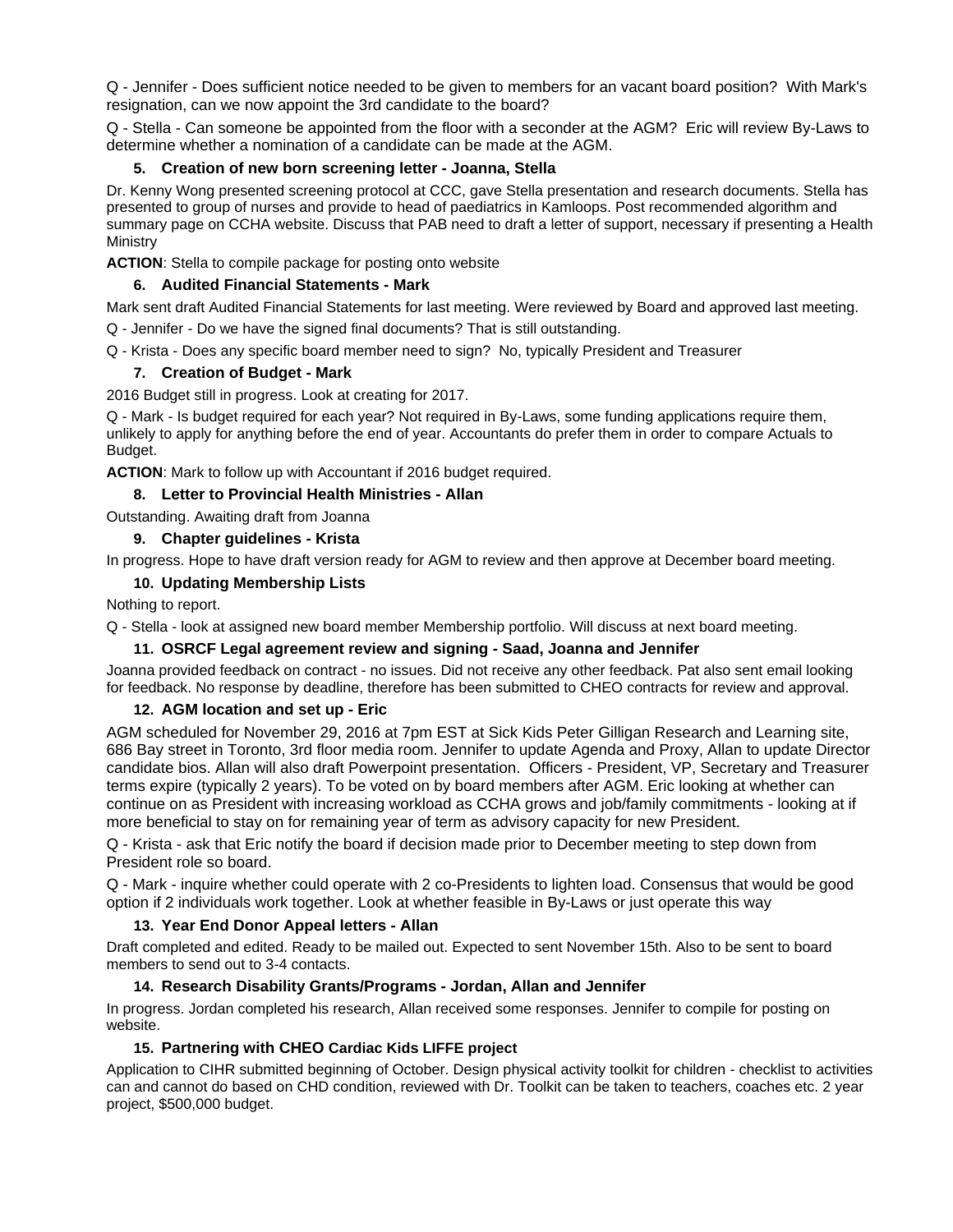### **4. ED Report - Allan**

### **1. Donation Thank You letters**

Draft ready to go

### **2. Ottawa chapter**

Allan was in Ottawa, met with Brynne, Sandra, and Rachael. Rachael will help us research potential funding/grants to apply for. Also meet with Lisa in London, discussing McCormick's funds.

### **3. Media**

Continuing to contact media connections to get exposure for CCHA.

### **4. Incoming emails**

Continue to monitor various CCHA emails and communications through website, forward on if necessary for response

## **5. Treasurer's Report – Mark**

Main bank balance approx \$22K, decrease due to expected Beat Retreat expenses and CCC booth rental. Looking at trends, we have sufficient funds to fund activity for the next 60 months.

Unexpected windfall with GST rebate of >\$2000 in October.

London account \$56K, started to issue cheques for Dr. Norozi for research project through Children's Health Foundation. \$55K from McCormick's, \$46K going to CHF. \$9K remaining to be split between London chapter and National CCHA

MTCS account \$112K - no disbursements yet, need to pay some out before end of year, CHEO flexible - need to wait until contract in place before issuing funds.

ACTION: Mark and Jennifer to connect offline to discuss FPA disbursements

Slightly behind on monthly Financial Statements from accountant, should be up to date by December board meeting

## **6. Committees**

## **Advocacy/Awareness Committee - Saad, Mark, Joanna**

No update. Awaiting letters to Provincial Health Ministers

## **Membership Committee - Krista**

No update. See above for chapter guidelines discussion.

Have posted on FB and Twitter driving to get FB members not officially members. 1000 on FB, 500 through website

## **Fundraising Committee - Jennifer, Mark, Jordan**

- Montreal Grocery Bagging fundraiser - Jordan - scheduled for February 11 & 12 for CHD Awareness week. Working with Heart 4 Heart organization for volunteers.

- 100 men/100 women who care - no update

- Puckstoppers - about to be published, been in contact with Chris, helping with media exposure for launch

- McCormick's - see above. Need plaque for posting at McCormick's

- Pefferlaw District Lioness Club - Krista and Jennifer attending cheque presentation on November 16.

ACTION: Jennifer and Krista to connect. Discuss gift for Terry and thank you letter. Expect cheque will be at least \$10K

- Big Database - had presentation and discussed at last Fundraising meeting, membership option of \$4500 with money back guarantee if no funds received within 6 months - with letters submitted to prove. Gives access to templates that are successful. Allan has committed to invest the time needed

Q - Krista - what is estimated time commitment? Significant up front time to draft initial package